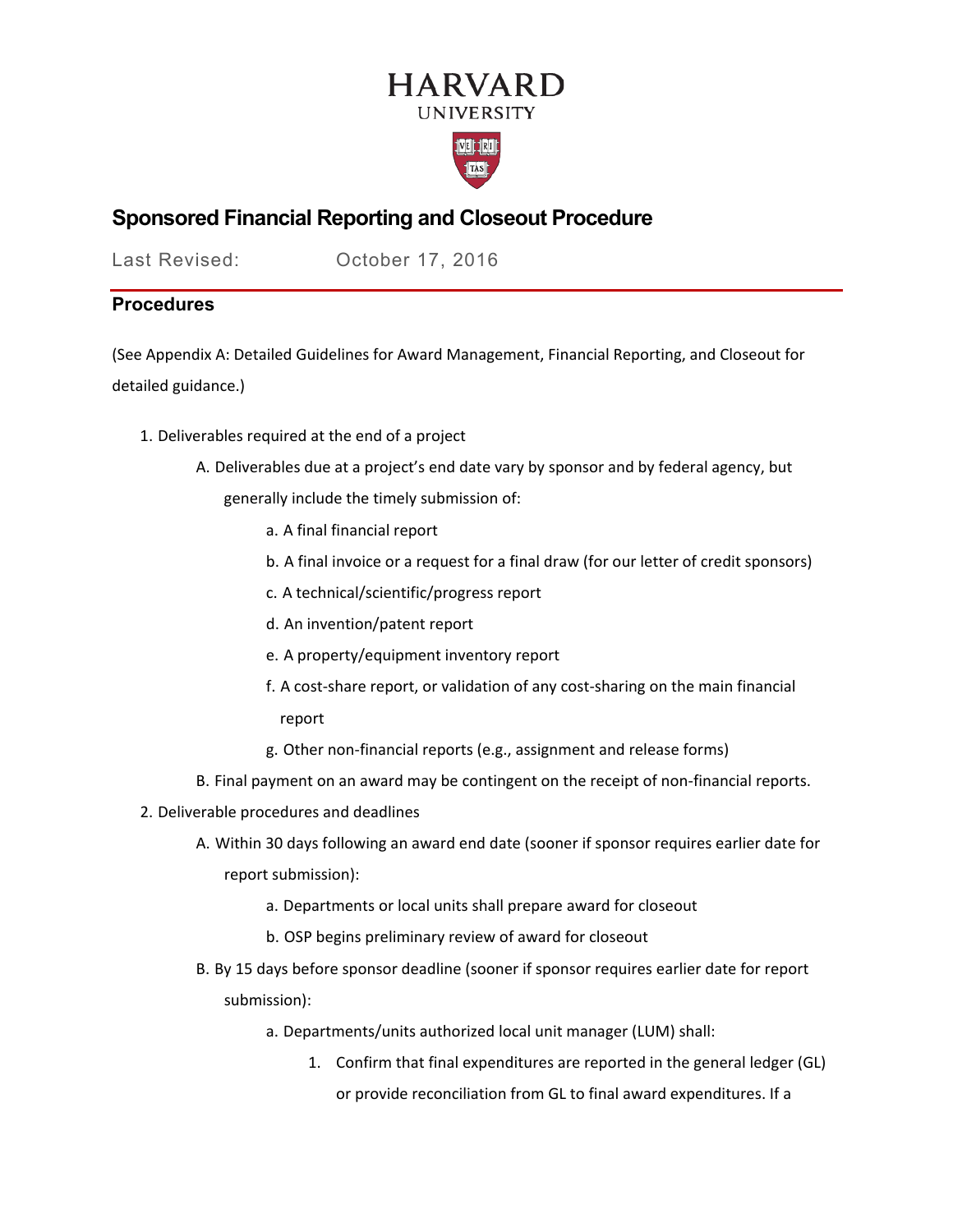department/unit does not confirm the final award expenditures within 15 days of the sponsor deadline, OSP will submit final financial invoice/reports and final letter of credit draws based on GL expenses 15 days before the deadline. Some sponsors do not require a final financial report ("non‐reportable" awards). However, we must confirm final expenditures and close all awards in underlying systems. For "non‐ reportable" awards, the default sponsor deadline is 90 days.

- 2. Verify that PI has submitted programmatic/technical reports to sponsor.
- 3. Clear compliance items and approve draft financial report (if applicable).

Note 1: There is ongoing communication between OSP and Departments/local units on the topics of due dates, deliverables, drafts, etc. between an award's end date and a sponsor's deadline. OSP will submit a draft final invoice or financial report within 45 days of an award's end date, and this draft will serve as a prompt toward final confirmation and closeout. Note 2: When Harvard is a subawardee on federal awards, 45 days following an award end date marks the 15‐day deadline (i.e., final invoices are due from Harvard to prime recipients 60 days following sub award end dates).

- C. By 10 days before sponsor deadline (sooner if sponsor requires earlier date for report submission): OSP submits a final financial report to sponsor, requests a final draw, and submits a final invoice (according to sponsor procedures).
- D. After final report is submitted to sponsor:
	- a. Departments/local units will monitor the expired account to ensure no further transactions post to the expired award in the GL.
	- b. OSP will write off sponsored account balances to school's unrestricted account within six months of the award end date.
	- c. For fixed price sponsored awards with an unexpended balance ≥25% of the total sponsored award amount and/or ≥\$100K, the Principal Investigator and department/local unit will sign and submit an approved [Fixed Price Award](https://osp.finance.harvard.edu/files/fixed_price_award_residual_balance_transfer_form_october_2020.pdf)  [Residual Balance Transfer Form](https://osp.finance.harvard.edu/files/fixed_price_award_residual_balance_transfer_form_october_2020.pdf) in accordance with the [Guidance on Fixed Price](https://osp.finance.harvard.edu/guidance-fixed-price-sponsored-awards)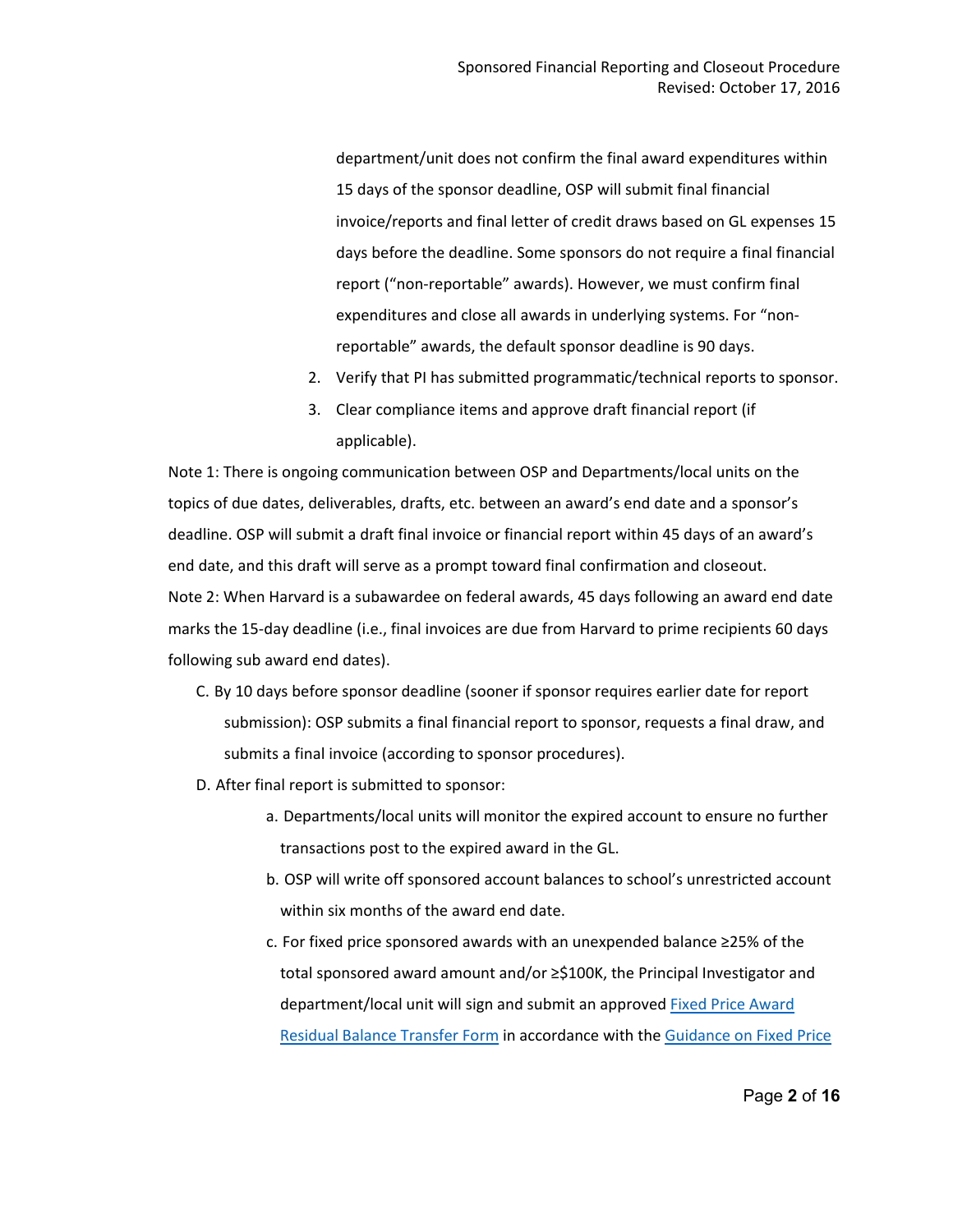[Sponsored Awards.](https://osp.finance.harvard.edu/guidance-fixed-price-sponsored-awards) Departments/local units and OSP will coordinate the review and transfer of funds.

Exceptions to the procedural due dates will only be granted when presented, in writing, by the department/local unit and approved by a School Official. Such exceptions will be considered only in extenuating circumstances and may require OSP to request sponsor approval for extension of the reporting deadline. Examples of extenuating circumstances include:

- Failure of another department to take action e.g., on a properly submitted payroll distribution change request or service center charges
- Failure of a subcontractor to issue a final invoice in a timely manner, when evidence of attempts to obtain invoice(s) exists.

Departments/local units are required to provide evidence of adequate closeout procedures as identified in [Appendix A: Detailed Guidelines for Award Management, Financial Reporting, and Closeout.](#page-3-0)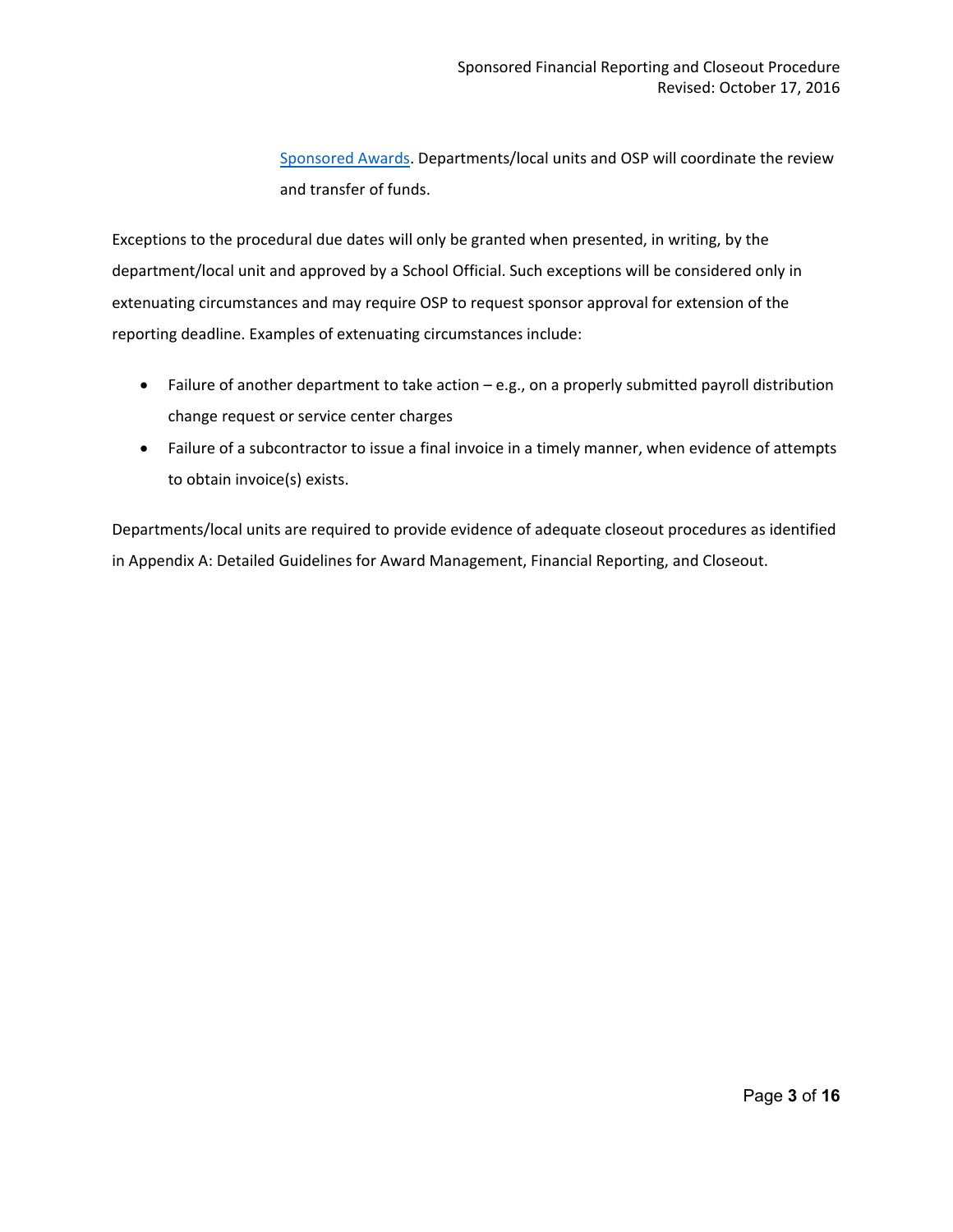# <span id="page-3-0"></span>**Appendix A: Detailed Guidelines for Award Management, Financial Reporting, and Closeout**

#### **Introduction**

These guidelines are presented in the spirit of a framework to follow so that we meet or exceed sponsor requirements.

Individual awards should be reviewed and expenses reconciled in conjunction with a regular monthly close cycle by department/local unit grant management staff. Regular monthly monitoring of an award's financial activity by department/local unit staff reduces the number of journal entries required to correct original transactions and allows monitoring against award terms. Some awards are far more complex than others; much of the research may be done through collaboration with other institutions or even at other parts of Harvard, known as "part‐of accounts." These awards present administrative complexities to reporting and closeout that need to be actively managed to ensure Harvard (1) reports accurately to the sponsor and (2) is fully reimbursed for the costs incurred on the award.

Active award management includes ongoing monitoring of sponsored accounts, ensuring compliance and planning ahead in order to meet deliverables that were promised in the proposal and award agreement. The breadth of responsibilities for staff who manage grants can be significant, and funding comes from a diverse group of sponsors within each category of federal and non-federal sources.

Therefore, developing a rigorous support system that includes resource planning and coordination between the finance, administrative, and programmatic group is critical. Departments/local units that practice ongoing monthly reviews and reconciliations of awards experience a smoother award closeout process and avoid late corrective journal entries. Recurring reviews and reconciliations reduce financial risk.

Non‐federal awards require additional review of reporting terms and conditions in order to determine the appropriate time frame for the preparation of final invoices and financial reports. While some non‐ federal sponsor deadlines to complete award reconciliation and reporting are similar to federal awarding agency deadlines, 60 days is more typical, and some allow only 30 days. Active portfolio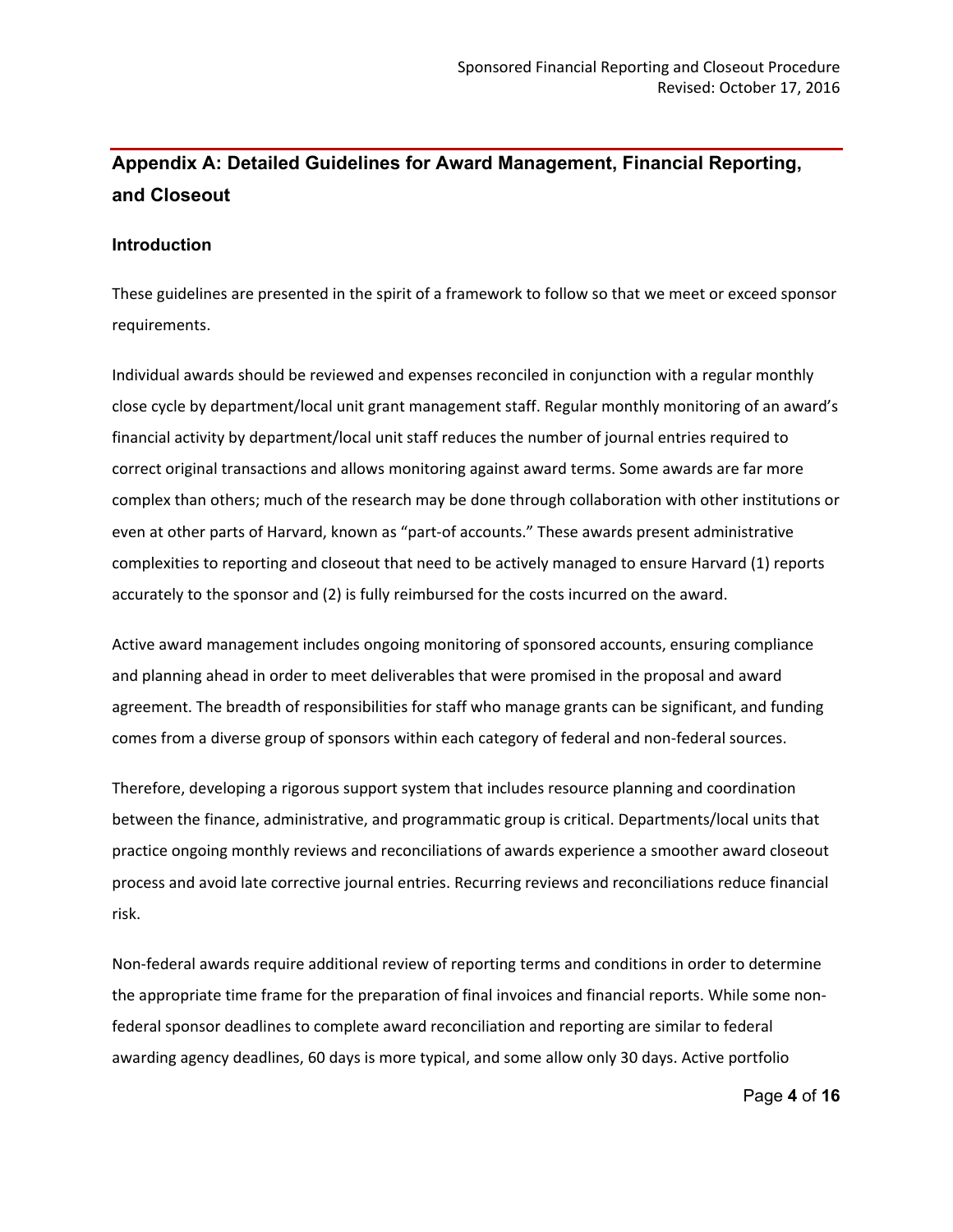management becomes even more critical due to these shorter time frames. The closeout of non‐federal awards should follow the same process; however, the award reconciliation and closeout timeline may be accelerated due to the reporting demands of the non-federal sponsor.

For federal awards, final expenses will be expected to be confirmed by departments/local units 15 days (or sooner) before a sponsor deadline. Federal deadlines currently include a 90 day or 120 day period following the end date. OSP will endeavor to submit federal final financial reports 10 days before the

federal deadline and will be unable to guarantee complete collection (letter of credit draw requests) that are not confirmed in the general ledger 15 days before the deadline.

OSP must adhere to these deadlines for internal final expense confirmation ("final figure confirmation") and to sponsor submission deadlines for a few reasons:

Federal agencies are enforcing the 90 and 120 day deadlines and swiftly reallocating obligations. Two studies by the federal government revealed that significant undisbursed funds have lingered in agency accounts for years. Agencies have been notified to reallocate these undisbursed funds ("obligations") to other recipients so that a higher utilization of these funds is achieved.

Historical data at Harvard shows that transactions are recorded to sponsored funds right up to the deadline or even after. This poses financial risk and jeopardizes future funding from sponsors.

The Guidelines that follow provide a timeline and suggested steps that PIs, staff supporting PIs and OSP will take to prepare for closeout of an award and to ensure on-time submission of deliverables, including final invoices, final letter of credit requests, and final financial reports, to sponsors.

### **I. Ongoing Award Management**

### *Ongoing management and preparing for Closeout*

### *Department/Local Unit/School Responsibility*

• Local Unit Manager (LUM) reviews the report "Awards Ending Next 3 Months" and prioritizes closeout preparation based on timing, complexity, etc.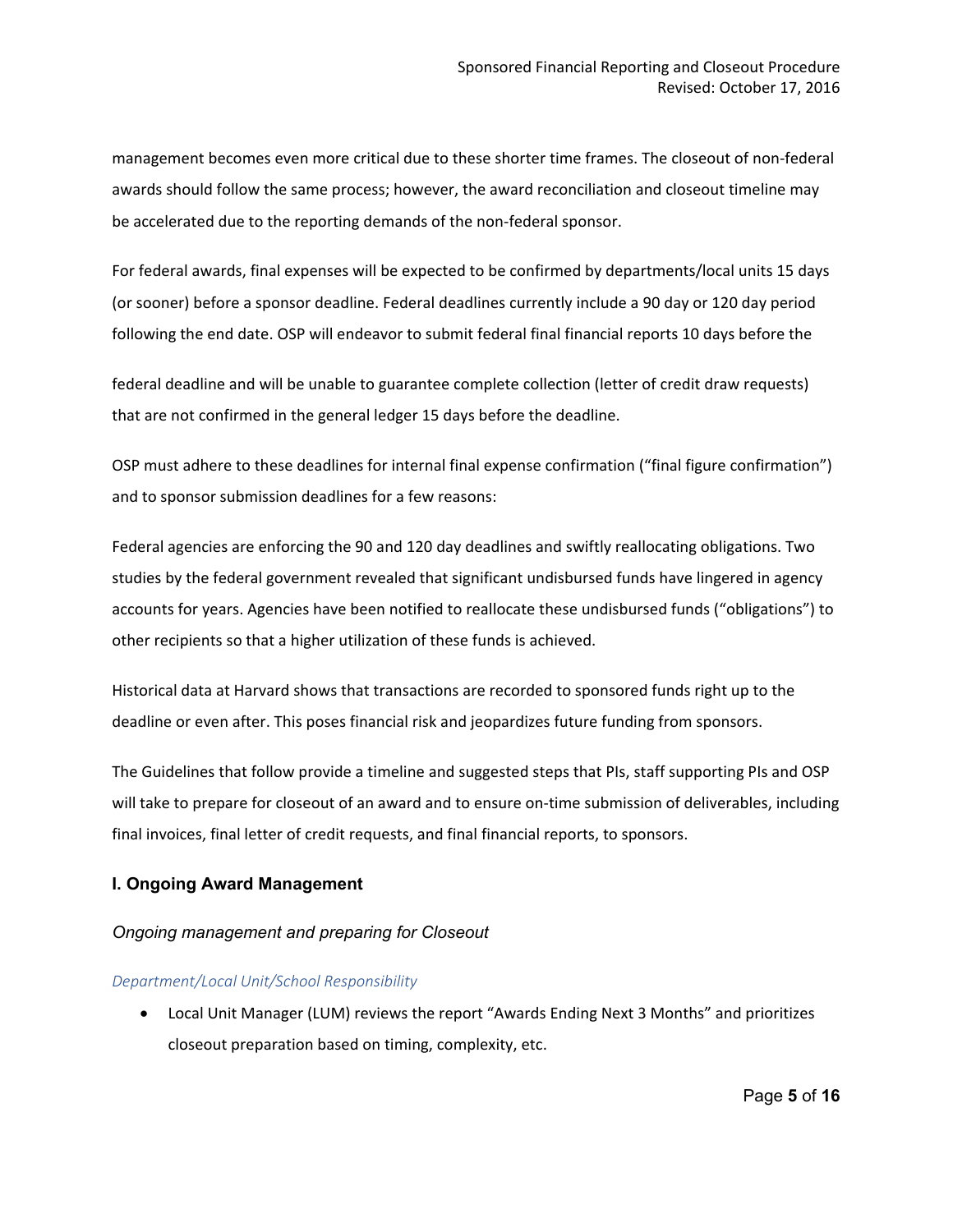- Principal Investigator ("PI") confirms with the LUM that the award's technical requirements, including subcontractors, will be completed as scheduled (if not, no-cost extension or new increment is requested via GMAS and coordinated with pre-award partner).
- Responsibilities of LUM includes the following:
	- $\circ$  Reviews award expenditures with the PI to ensure all expenditures are captured (complete), allowable, allocable, and reasonable, including sub‐awardee expenditures
	- o and part‐of accounts at other Harvard Units/Schools. LUM continues to communicate with PI through the closeout period.
	- o For non‐federal awards, reviews deliverables/reporting schedule, based on terms and conditions, and drafts an "after end date timeline" plan to meet the requirements of reporting terms. LUM contacts sub‐awardees and request final invoices by an appropriate deadline based on requirement for Harvard to submit final reports.
	- o Reviews budget, revised budgets as appropriate and other line‐item restrictions as noted in the award notice.
	- o Contacts sub‐awardees/part‐of accounts about variances from budget, requests sub‐ awardee outstanding invoices (if in arears). and requests that final invoices are received in time for inclusion in final expenses being reported to sponsor.
	- o Reviews the Committed Funds report to identify Accounts Payable in process and confirm posting to fund in general ledger.
	- o Reviews cost share expenses and verify cost share related information is fully documented if applicable.
	- $\circ$  Processes journals to ensure final adjustments are completed in the general ledger by end date.
	- $\circ$  Plans for and sets up payroll costing and other recurring costs that must be absorbed by other funding when the award ends.
	- o Notifies all internal and external service centers of change to 33‐digit coding for project termination.
	- $\circ$  Checks with PI on status of programmatic deliverables (progress report, patent report, technical reports, etc.).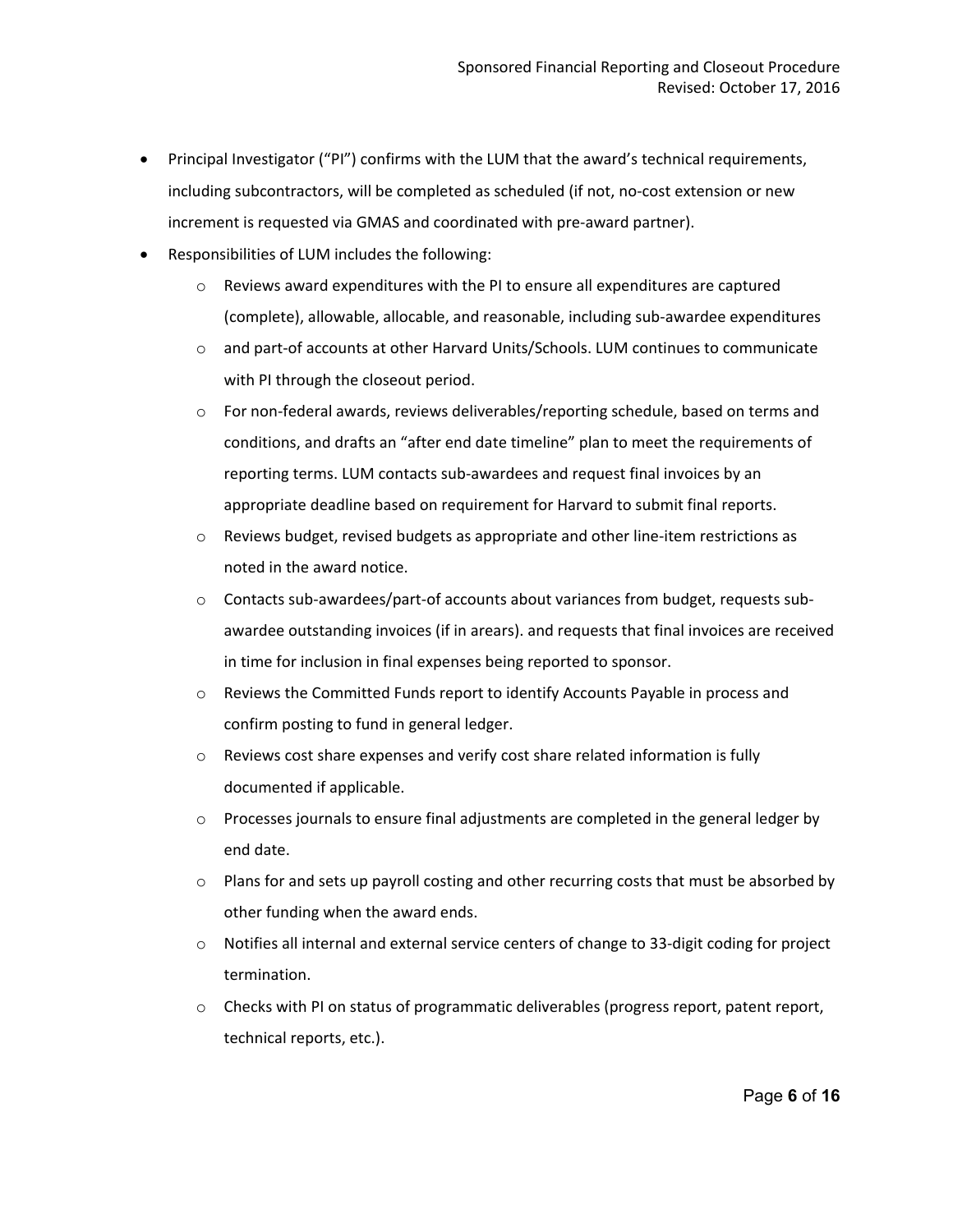- o Reassesses award balances and consider requesting a no‐cost extension (NCE) or a carry‐forward request if applicable (consult sponsor policy/pre‐award partner for requesting a NCE or carry‐forward).
- o Identifies a funding source for anticipated over‐expenditures.

#### *OSP Responsibility*

- Provides the report "Awards Ending Next 3 Months" to School research administration/post award office and department/local unit.
- Assigned OSP‐Research Finance staff engages with department/local unit staff around prioritization, federal and non‐federal sponsor deadlines, required reporting, final invoicing and letter of credit draws as appropriate.
- Reviews "after end date timeline" with department/local unit for non‐federal awards closing out.
- Reviews terms of awards that are ending to confirm other financial characteristics including: interest terms, cost share requirement, budget and whether reporting actual expenses against budgeted expenses is required, etc.
- Updates reporting due dates for awards with no‐cost extension or pending increment confirmed by department/local unit.
- Assists departments/local units with any compliance questions and reconciliation requests.
- Confirms other reports due to sponsor including patent, equipment, and other financial.
- OSP‐Research Finance staff reviews fund financial position with department/local unit staff: underspent or overspent status, status of sub‐awardee expenses if applicable.

### **II. Closeout**

### *Immediately Following an Award Date*

#### *Department/Local Unit/School Responsibility*

• Ensures all outstanding expenses have posted in GL (e.g. vendor invoices, service center billings, subcontract invoices, part of accounts, cost transfer journals, etc.).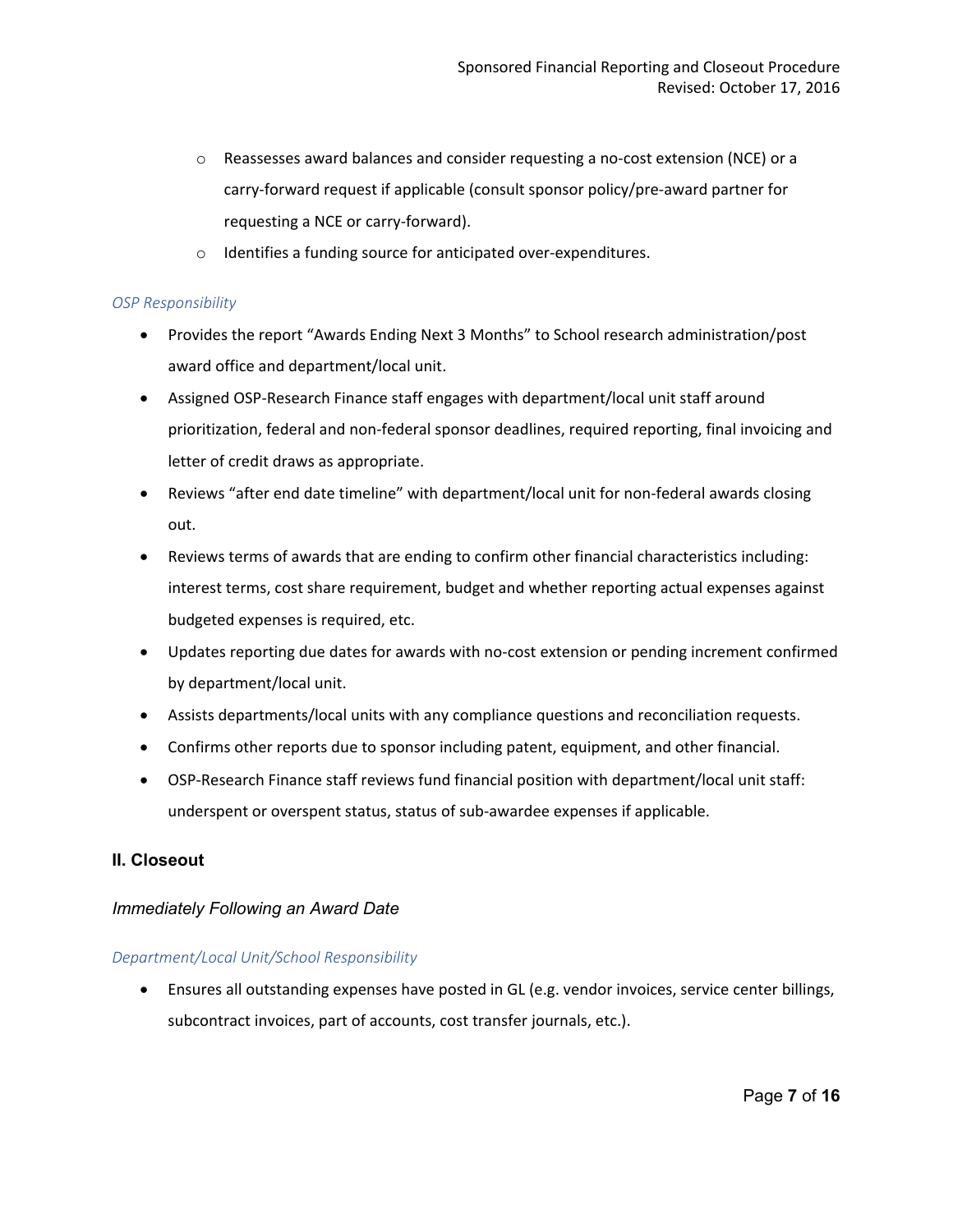- Works with equipment managers to place WIP/fabricated equipment in service. Ensures adjustments are complete in Oracle assets.
- Journals off any over‐ expenditures from award.
- Corrects any invalid code combinations.
- If applicable, confirms actual cost share expended amount matches the cost share committed amount and submit a GL detail listing report to OSP to validate cost share expenditures (cost shared expenses must be verifiable in GL for reporting and/or closeout).
- For training grants, preparing a final financial report involves reconciling stipend and tuition payments for each trainee. OSP may need assistance from Departments to obtain form 2271 for trainees' appointment.
- Checks on status of programmatic deliverables with PI (final technical reports, etc.).
- Notifies OSP of any extenuating circumstances that may prohibit the final financial report from being submitted to sponsors (federal or non‐federal) on time or prohibit cash being drawn by letter of credit before the sponsor deadline.

Note: A written request to extend federal filing will be considered when accompanied by a written request from the department/local unit and approved by the designated School Official. OSP cannot guarantee extension will be granted by federal sponsors, and thus the financial risk resides with the School. Similarly for non‐federal sponsors, OSP may need to request an extension of reporting deadlines, which cannot be guaranteed.

#### *OSP Responsibility*

- Engages with departments/local units to prioritize awards with final financial reporting and invoicing deliverables in the coming 30/60 days.
- Reviews award notice, terms and conditions and GL expenditures in preparation for financial reporting.
- Based on review of PER, detail listing and other award documentation, identifies potential compliance items and questions for follow up with department/local unit based on review of award notice.
- Verifies overhead postings and prepares/processes overhead journal adjustments if necessary.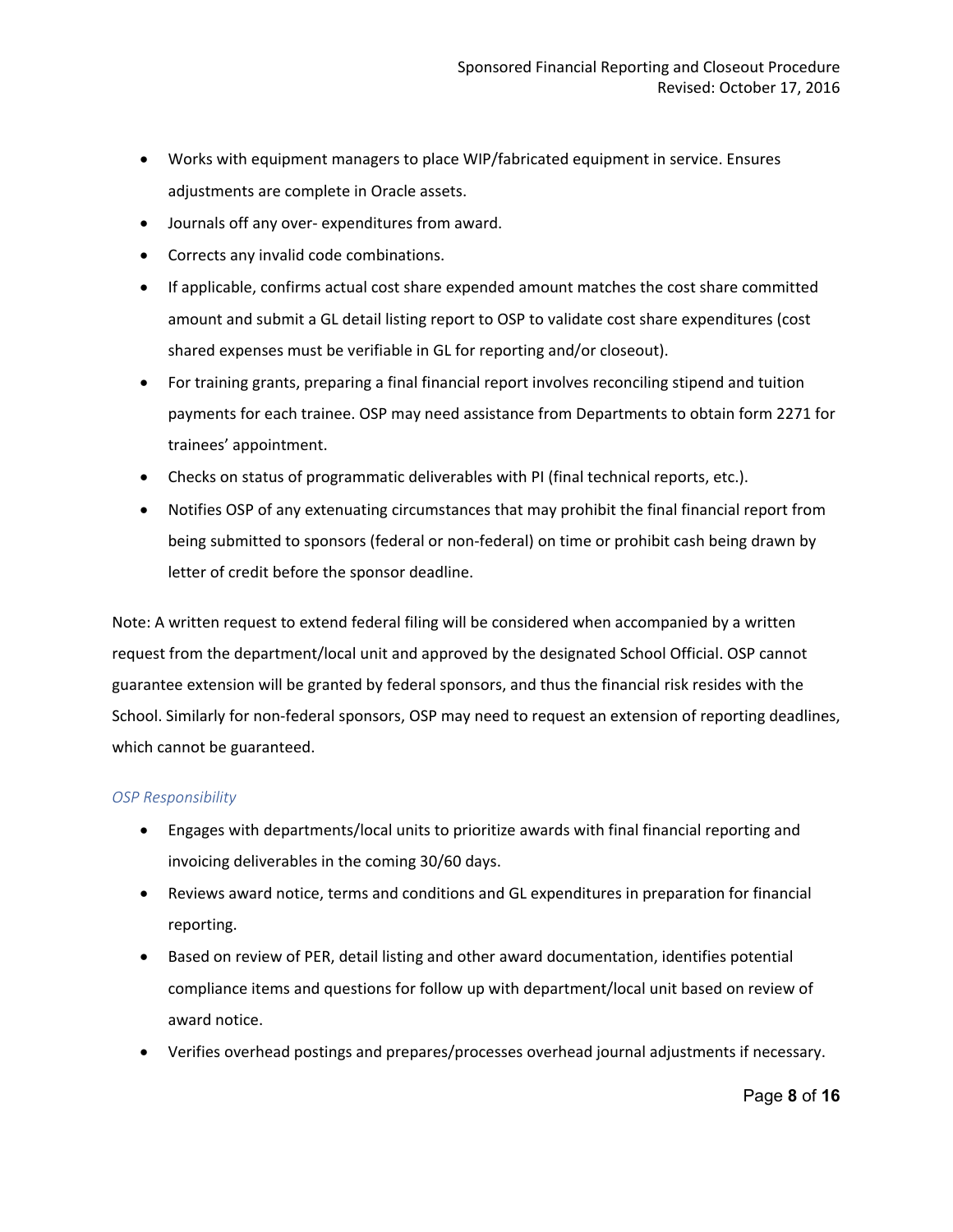- Submits an initial draft final financial report provided to department/local unit 45 days after end date of award to begin the process of confirming final expenditures.
- For non-federal awards, requests extension of deadline from Sponsor if department/local unit/School deems necessary
- Submits requests to extend reports due to the sponsor.

*45 Days After End Date (When Harvard is the recipient of a federal sub-award and for nonfederal awards)*

### *Department/Local Unit/School Responsibility*

• Final expenditures and allowability of expenditures to be confirmed to OSP 45 days after end date to ensure the final invoicing deadline is met to prime recipient (generally Harvard has 60 days to submit final invoices to prime federal recipients).

### *OSP Responsibility*

• Submits "draft" final invoice and compliance checklist to department/local unit for review and sign-off (confirm by day 55 or before in order to submit by 60-day deadline).

## *15 Days Before Sponsor Deadline*

### *Department/Local Unit/School Responsibility*

- Authorized LUM confirms final award expenditures recorded in GL.
- Verifies that PI has submitted programmatic/technical reports to sponsor.
- If valid award expenses are not yet recorded to GL but in process, the department/local unit will provide a reconciliation between the GL balance and final award expenditures (by object code) as they will be reflected in the GL. Supporting documentation for expenses in process must be provided to OSP as backup documentation.

### *OSP Responsibility*

Submits compliance checklist for clearance/confirmation by department/local unit and final draft financial report for review and approval by department/local unit.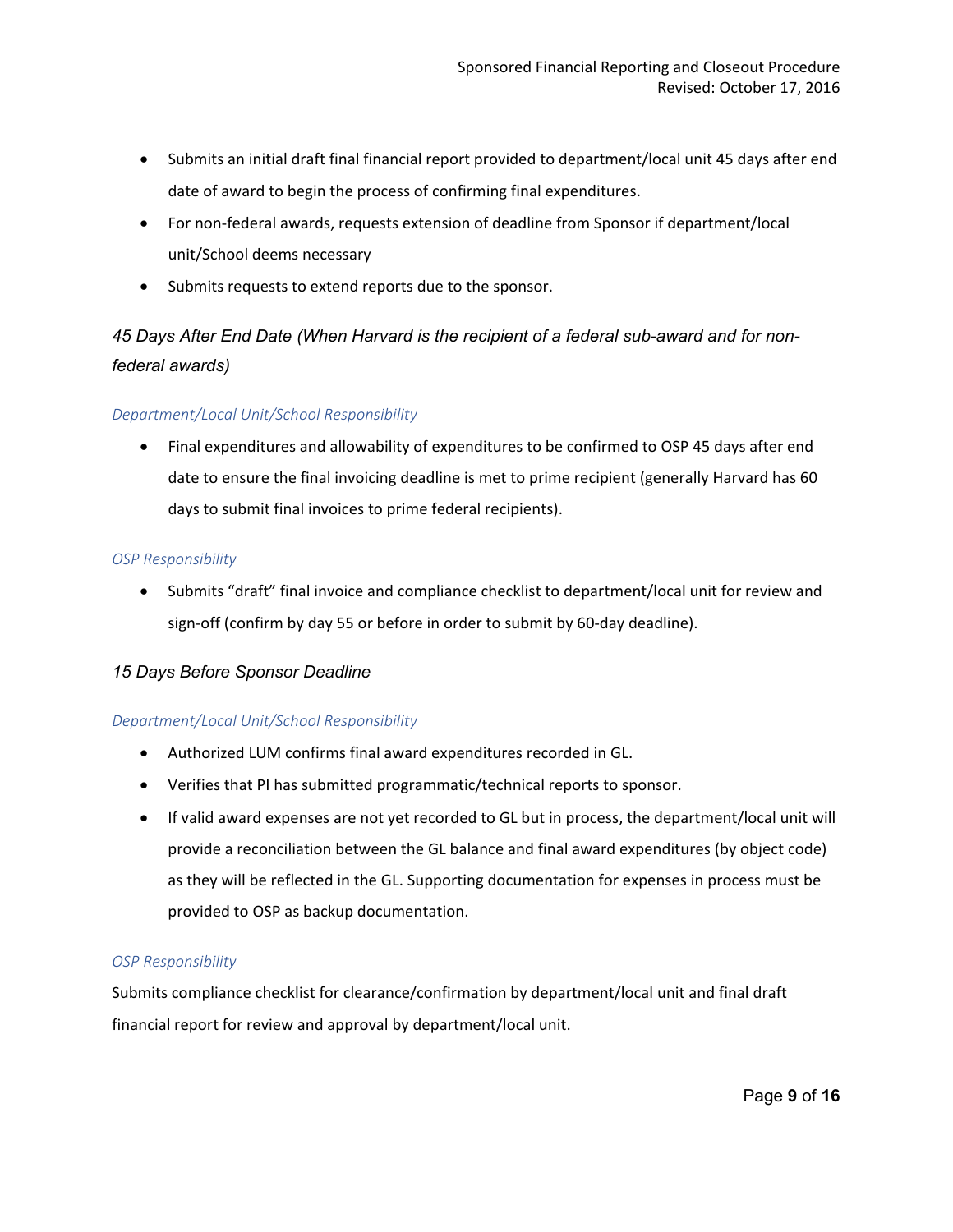## *10 Days Before Sponsor Deadline (or Sooner)*

#### *OSP Responsibility*

- Submits final financial report to sponsor, requests final draw, submits final invoice (according to Agency procedures).
- Draws funds weekly from federal sponsors based on thresholds. Constantly monitors of federal award expenditures against funds previously drawn against sponsor authorized amounts and confirmed final expenditures to ensure that 100% of award expenditures are recovered.
- In the absence of a department/local unit confirmation of final award expenditures, OSP submits final financial reports and request final letter of credit draws based on general ledger expenditures.
- School and department/local unit leadership will be updated on awards that are at risk of meeting this timeline and sponsor deadlines. (Federal agencies de‐obligate funds in the letter of credit system after their deadline.)

Note: OSP Staff will be prepared to submit final reports and close out awards prior to Sponsor deadlines when awards have completed earlier than anticipated. These requests will be balanced against the ongoing workload of OSP.

### **III. Reconciling After Final Report Submission**

All sponsored accounts will be reconciled and closed in the general ledger ("GL") no later than six months after the award end date.

Every effort must be taken to fully reconcile the award expenditures prior to submitting final financial reports and final invoices to sponsors. After confirming final expenditures for financial reporting, the department/local unit will continue to review the expired account to ensure no further transactions post in the GL to the expired award. This will allow the account to disable in the GL.

Six months after an award's end date, OSP will write off sponsored account balances (expenditures exceed amount reported to the Sponsor) to a School/Tub's unrestricted account. [Two exceptions include DHHS Training Grants with a trainee's stipends and tuition costs reported as unliquidated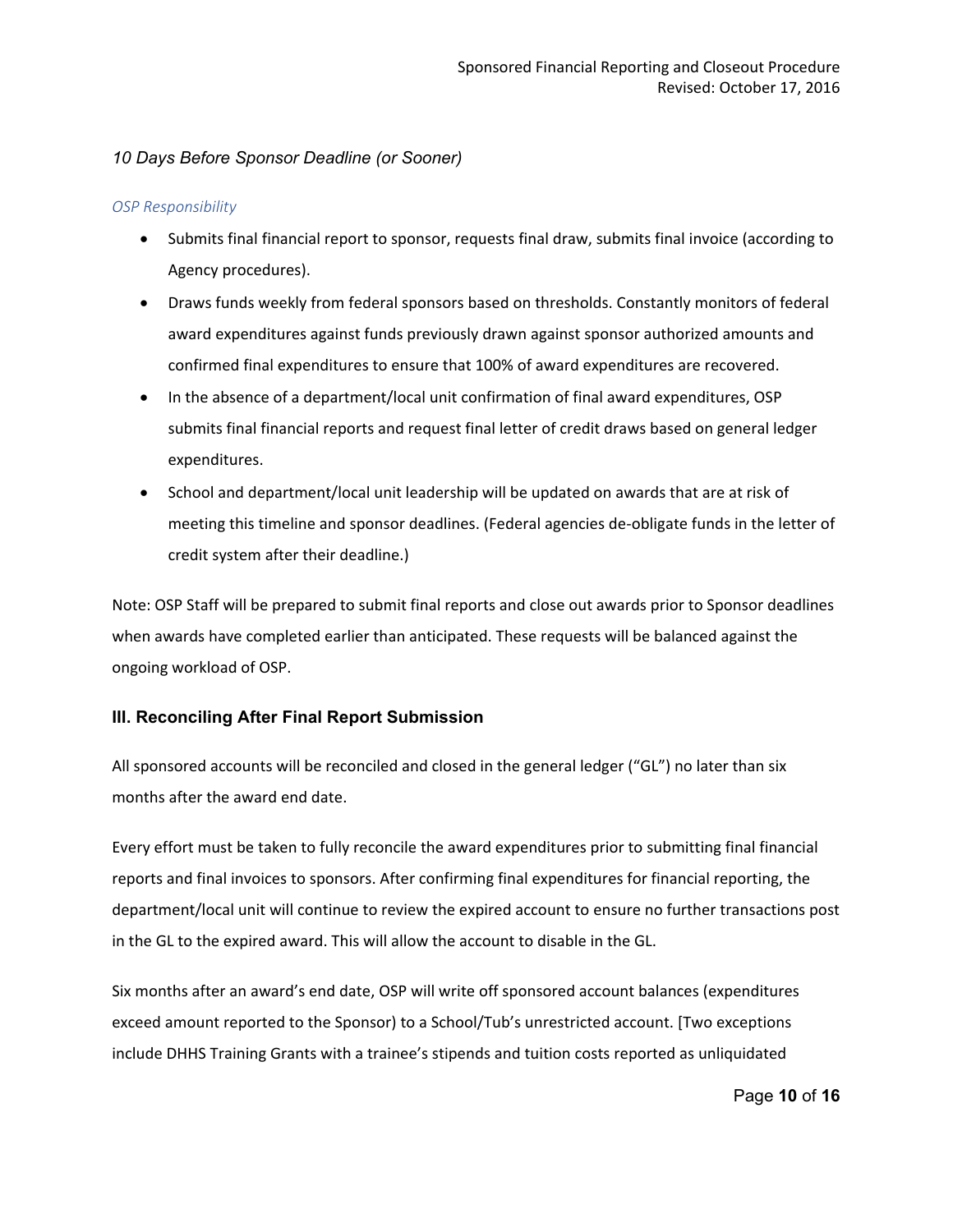obligations, where the accounts for the budget year have 15 months after the account termination date to become fully reconciled and fixed price sponsored awards, which adhere to the Guidance on Fixed Price Sponsored Awards]

Once Harvard has reported an amount to a sponsor that subsequently is reduced in the general ledger due to a credit (e.g., a refund from a subcontractor), OSP will prepare a revised the financial report, resubmit, and issue a refund. As mentioned above, revisions to financial reports must be approved by School Senior Research Administrative Officials and Senior OSP Officials and may only occur in limited situations.

## *Guidelines for Reconciling Accounts for Closeout & Disabling (Following Submission of Report to Sponsor)*

#### *Unreconciled Balance Responsibility by GL Fund Status*

If award expenditures are less than reported to Sponsor by \$25 or less or are more than reported to sponsor by less than \$250

- Department/Local Unit Responsibility
	- $\circ$  Informs OSP when removing expenditures after final reports have been submitted to sponsor.
	- o Removes small balances due to recurring charges (internal billing etc.)
- OSP Responsibility
	- o Processes small balance write‐off on a monthly basis.
	- $\circ$  Writes off to bad debt expense account provided by tub (use object code 7765).

If award expenditures are less than reported to Sponsor by > \$25

- Department/Local Unit Responsibility
	- $\circ$  Informs OSP when removing expenditures after final reports have been submitted to sponsor.
	- o Verifies cause(s) and make journal corrections if required.
	- o Confirms revised final figure to OSP.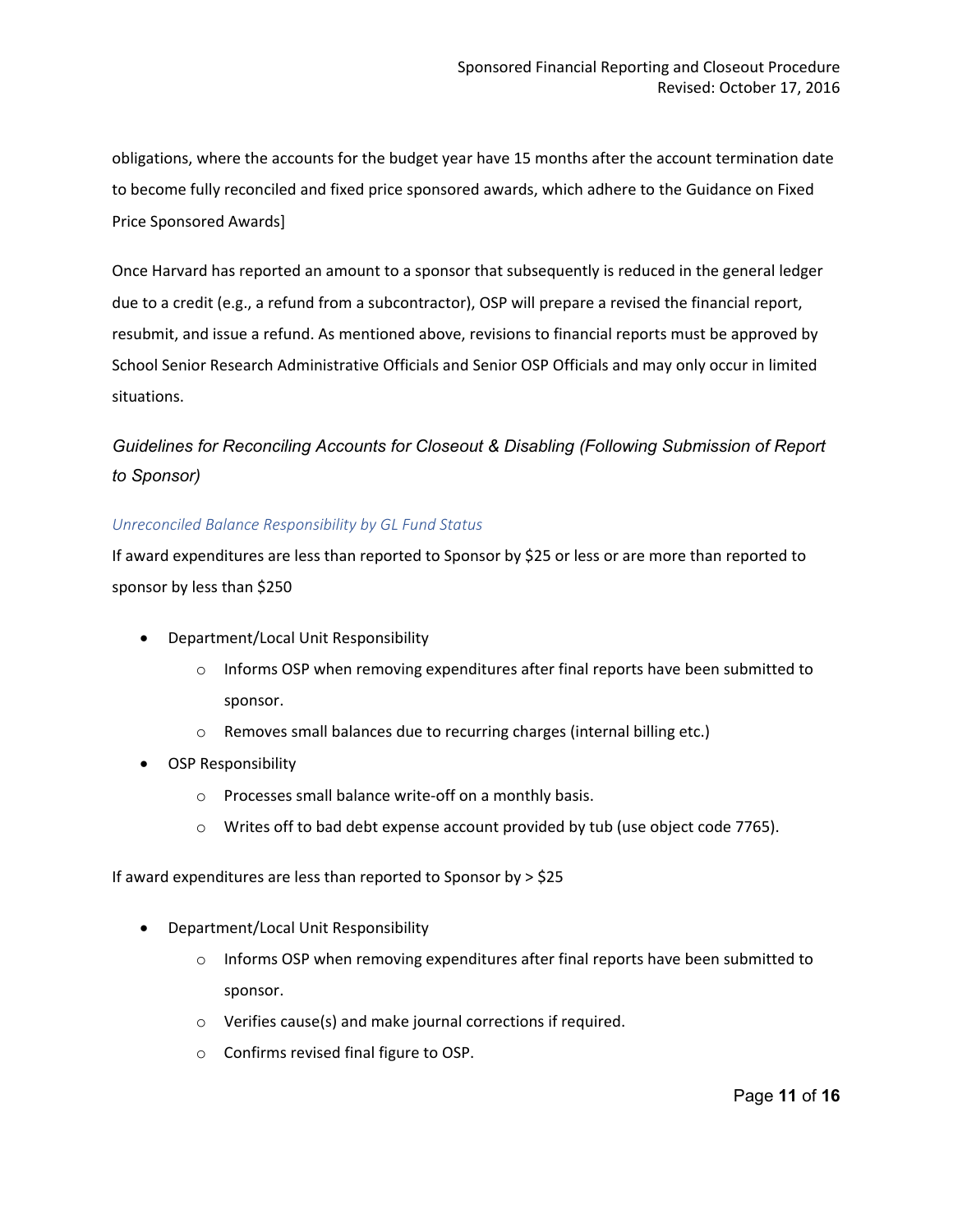- OSP Responsibility
	- $\circ$  For federal awards, obtains approved final report revision form from department/local unit documenting justification for reissue of Final Report, updates GMAS with revised report/figures, processes refund (via HCOM).
	- o For non‐federal awards, works with pre‐award and department/local unit to determine appropriate disposition of unused fund balance as per sponsor's terms.

If award expenditures are more than reported to Sponsor by > \$250

- Department/Local Unit Responsibility
	- o Reviews unreconciled accounts status monthly and removes over‐expenditures.
	- o Verifies journal adjustments are completed and accounts are ready to be closed.
- OSP Responsibility
	- $\circ$  Reviews unreconciled account status monthly and notify department/local unit to remove overspent deficit balance(s). If not resolved at department/local unit level, escalate to School finance officers for assistance.

If income > expenditures (cash surplus). Non‐federal accounts sometimes have a cash surplus due to interest earned on payments received in advance of spending or actual expenditures coming in under budget.

- Department/Local Unit Responsibility
	- o Reviews fund terms and determines if interest and/or surplus balances must be returned to sponsor.
	- $\circ$  If no restrictions, utilizes earned interest to offset the project expenses within project period.
	- o For fixed price awards with an unexpended balance ≥25% of the total sponsored award amount and/or ≥\$100K submit an approved [Fixed Price Award Residual Balance Transfer](https://osp.finance.harvard.edu/files/fixed_price_award_residual_balance_transfer_form_october_2020.pdf)  [Form](https://osp.finance.harvard.edu/files/fixed_price_award_residual_balance_transfer_form_october_2020.pdf) to OSP.
- OSP Responsibility
	- o Processes refund if sponsor requires return of interest earned.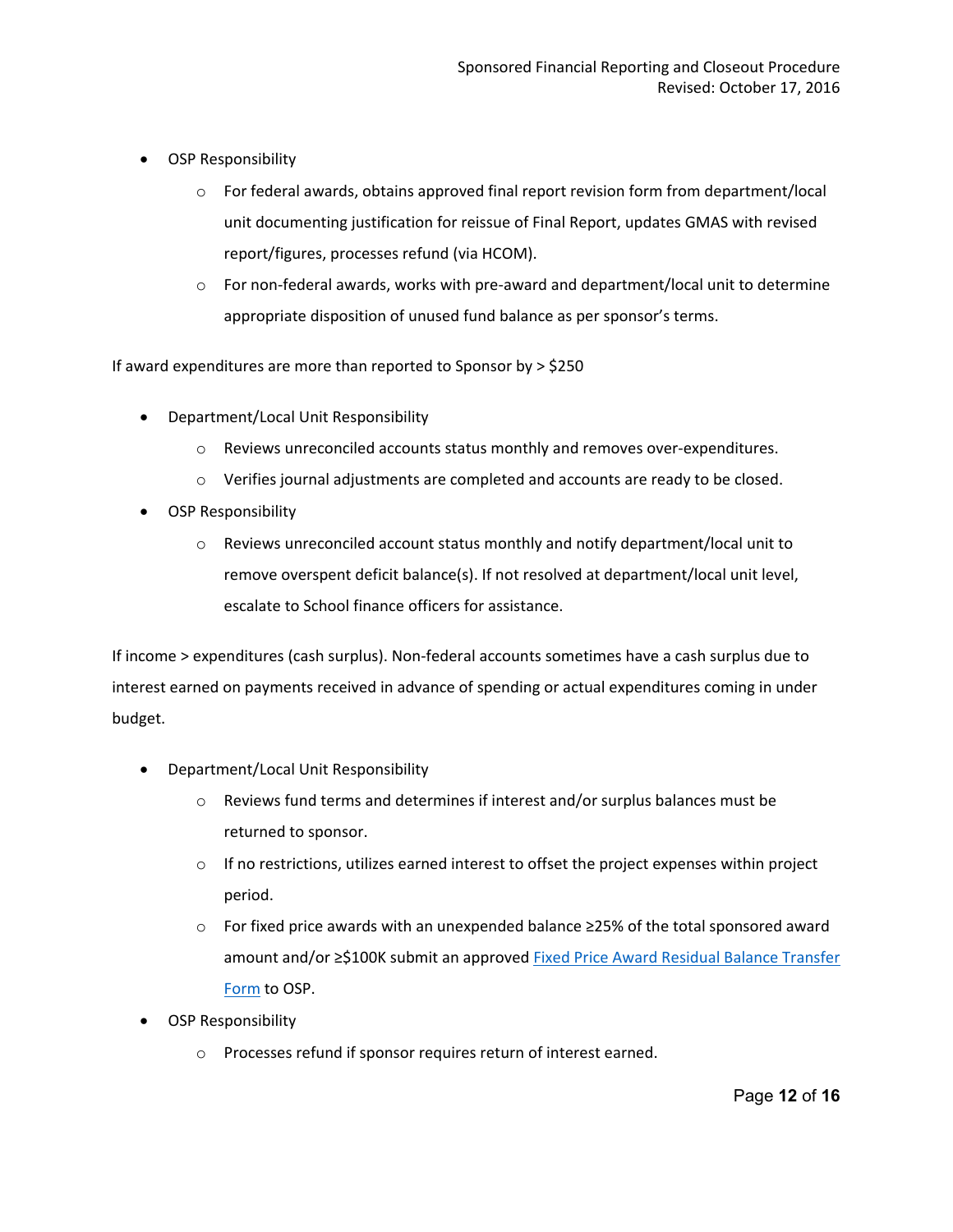- $\circ$  If no restrictions on interest and/or surplus (budget savings) balances, transfers surplus to a tub or org or a designated unrestricted account.
- $\circ$  For fixed price awards with unspent fund balances, review the award document and the [Fixed Price Award Residual Balance Transfer Form](https://osp.finance.harvard.edu/files/fixed_price_award_residual_balance_transfer_form_october_2020.pdf) submitted by the department and local units before processing transfer journals moving the fund balances to specific non‐ sponsored department accounts and/or school/local unit account.

#### *3 Months After Award End Date*

- Department/Local unit responsibility
	- o Reviews unreconciled status and keep OSP informed of reasons for accounts remaining unreconciled.
	- o Assists OSP with accounts receivable collection efforts responding to sponsor inquiries regarding the project deliverables, including project performance, progress reports etc.
- OSP Responsibility
	- $\circ$  Follows up on outstanding AR and communicate any uncollectable issues with the department/local unit and tub finance office.
	- $\circ$  Identifies overspent balances on expired awards and report out in conjunction with OSP/School quarterly meetings or sooner.

### *6 Months After Award End Date*

- Department/Local unit responsibility
	- o Responds to OSP questions related to the un‐reconciled accounts (overspent or underspent).
	- $\circ$  Requests an exception (signed by a department/local unit or School official) to the closeout operating procedure.
- OSP Responsibility
	- o Keeps departments/local units and School officials informed of overspent accounts needing to be balanced for closeout process (exclude accounts that are pending extensions).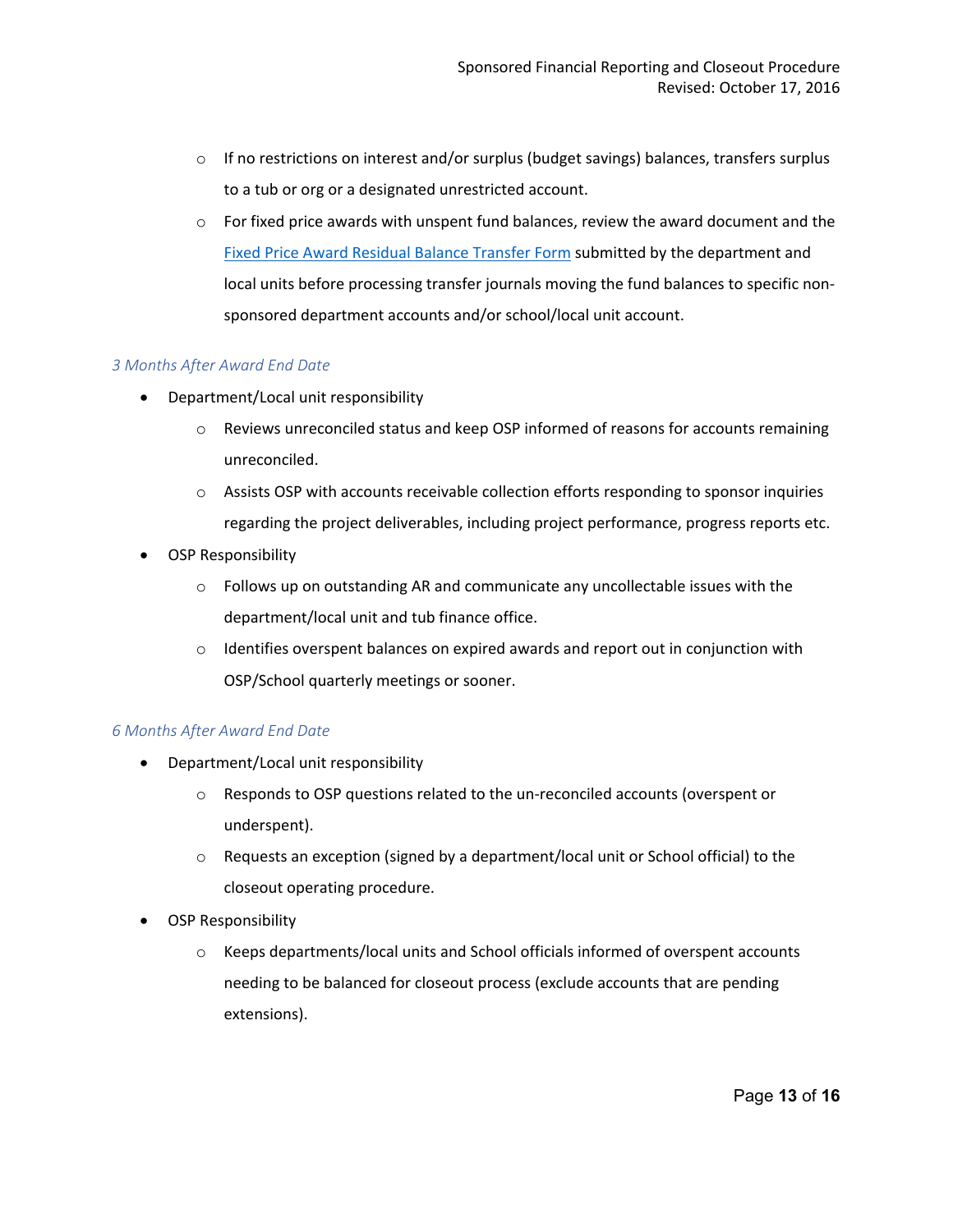- o Processes journals of overspent balances to School unrestricted account that was provided by Schools.
- $\circ$  For accounts where expenses have been removed after reporting to the sponsor, obtains department/local unit/School approval to revise the sponsor financial report and prepares refund check or prepare to return overdrawn amount through federal letter of credit. (Note: refunds should be issued within 45 days of month end in which transaction was processed.)

#### **IV. Disabling in General Ledger**

The timely disabling of accounts helps ensure that the amount invoiced and/or reported to the sponsor is consistent with the general ledger and GMAS. Any deviations between the amount reported to the sponsor and the GL may be an indication of compromised internal controls and can result in unnecessary revisions to previously submitted invoices and reports. Departments/local units should monitor expired awards to ensure these award expenditures do not differ from amounts reported to sponsors. By reconciling and disabling accounts on a timely basis, GMAS will provide a more accurate picture of the active sponsored portfolio.

#### *Account Disabling*

Disabling of sponsored accounts (activity‐subactivity combination) is an automated monthly process. During the first week of each month, any expired sponsored accounts in GMAS that meet the criteria below will be sent to the GL to be disabled.

- A final figure (reported expenditures to sponsor) is logged into GMAS by OSP-Research Finance **Staff**
- Expense = Income = Final Figure (the account has a zero balance)
- There are no open segment revisions in GMAS

Sometimes an account may appear reconciled with zero balances in GMAS but fails to disable in the GL because of transactions to a non-sponsored fund with the sponsored "activity-subactivity" combination (e. g., invalid code combinations, cost sharing expenses, unreconciled WIP balances, etc.). Additional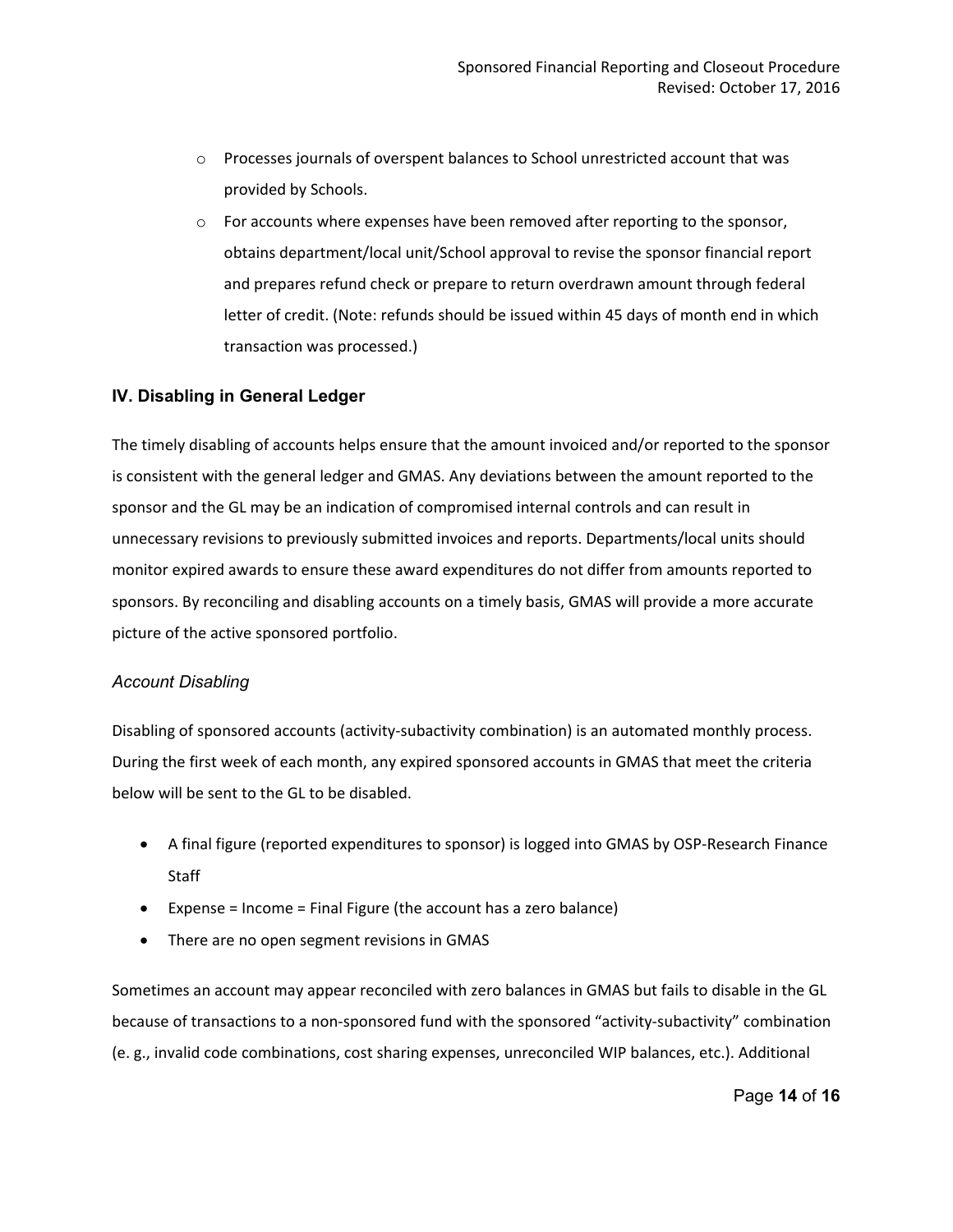adjustments are required to remove these unreconciled balances in the GL, which then allows the account to be disabled. OSP can provide assistance to departments/local units to address problems related to accounts failing GL validation for disabling.

#### *Closing Project Segments in GMAS*

On a quarterly basis, once all accounts within each segment are disabled in GMAS and in the GL, OSP and School sponsored offices will coordinate the process for manually closing the project segments in GMAS. Subsequently the sponsored fund values will be automatically disabled in the GL after all account groups are disabled in GMAS.

#### **V. Additional Reporting & Invoicing Details**

#### *Interim Financial Reports and Invoices*

Interim financial reports and invoices may be due on a monthly, quarterly, semi‐annual, or annual basis for ongoing awards. Generally, OSP will submit interim reports and invoices based on GL expenditures (up to the sponsor authorized amount) for the reporting period without the department/local unit's review prior to the submission. Expenditures are generally not reviewed for allowability in conjunction with interim invoicing or financial reporting. However, at a minimum, annual reviews of awards are performed by OSP staff. Review procedures include a review of award expenditures against grant terms to highlight any potential issues. Department/local unit staff are an important resource in the annual review process.

In some cases, departments/local units will provide assistance to OSP with preparing invoices and reports when the sponsor requires special reporting (e.g., cost breakdown by specific tasks, individual salary costs, detailed budget comparison, unique financial reporting templates). Any interim invoices or financial reports that include preparation assistance by the departments/local units will be reviewed and approved by OSP before being submitted to the sponsor. Interim reported amounts have implications for final reported amounts, and OSP must always confirm agreement with general ledger and other sponsor requirements. Coordination between the department/local unit/School and OSP for